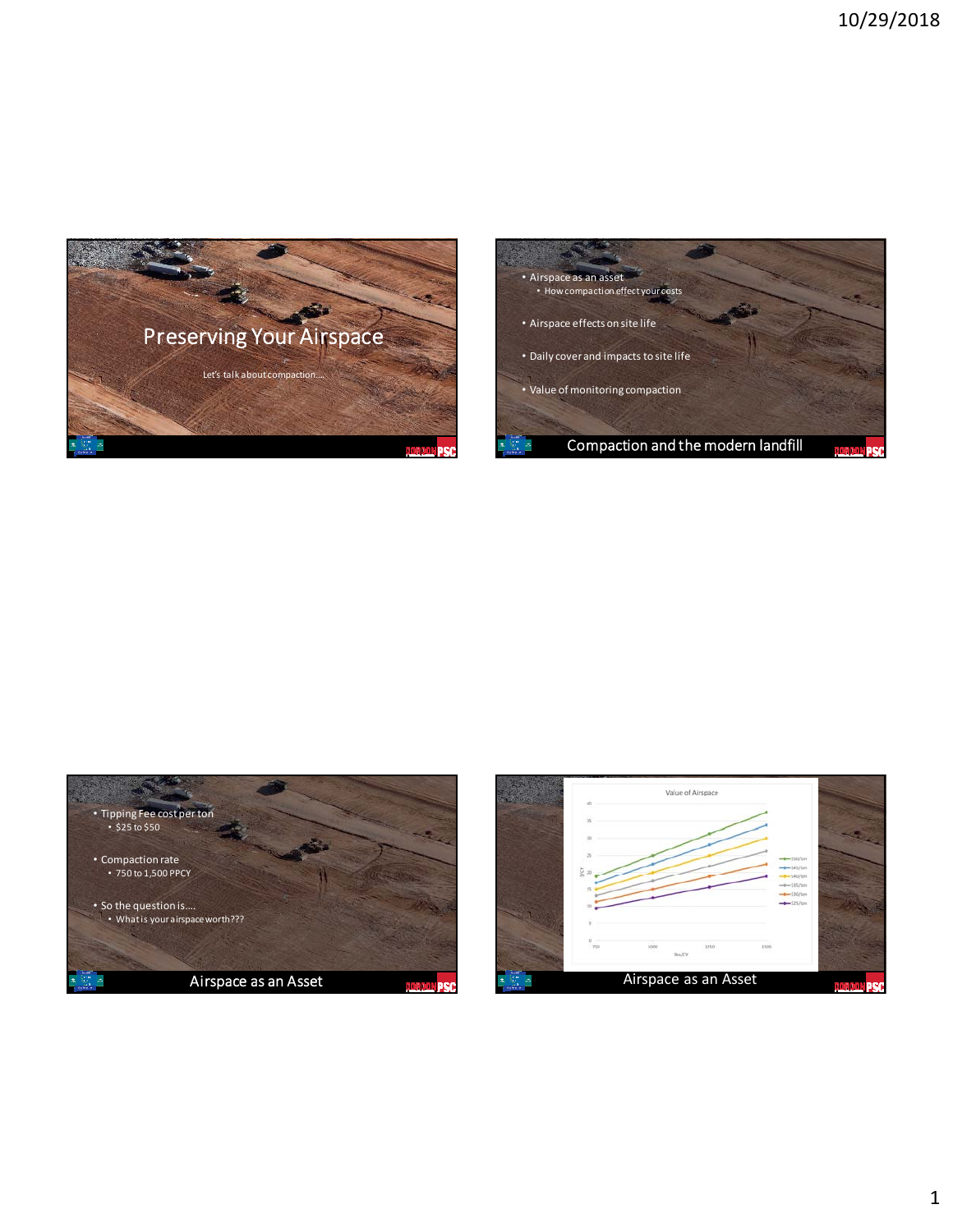



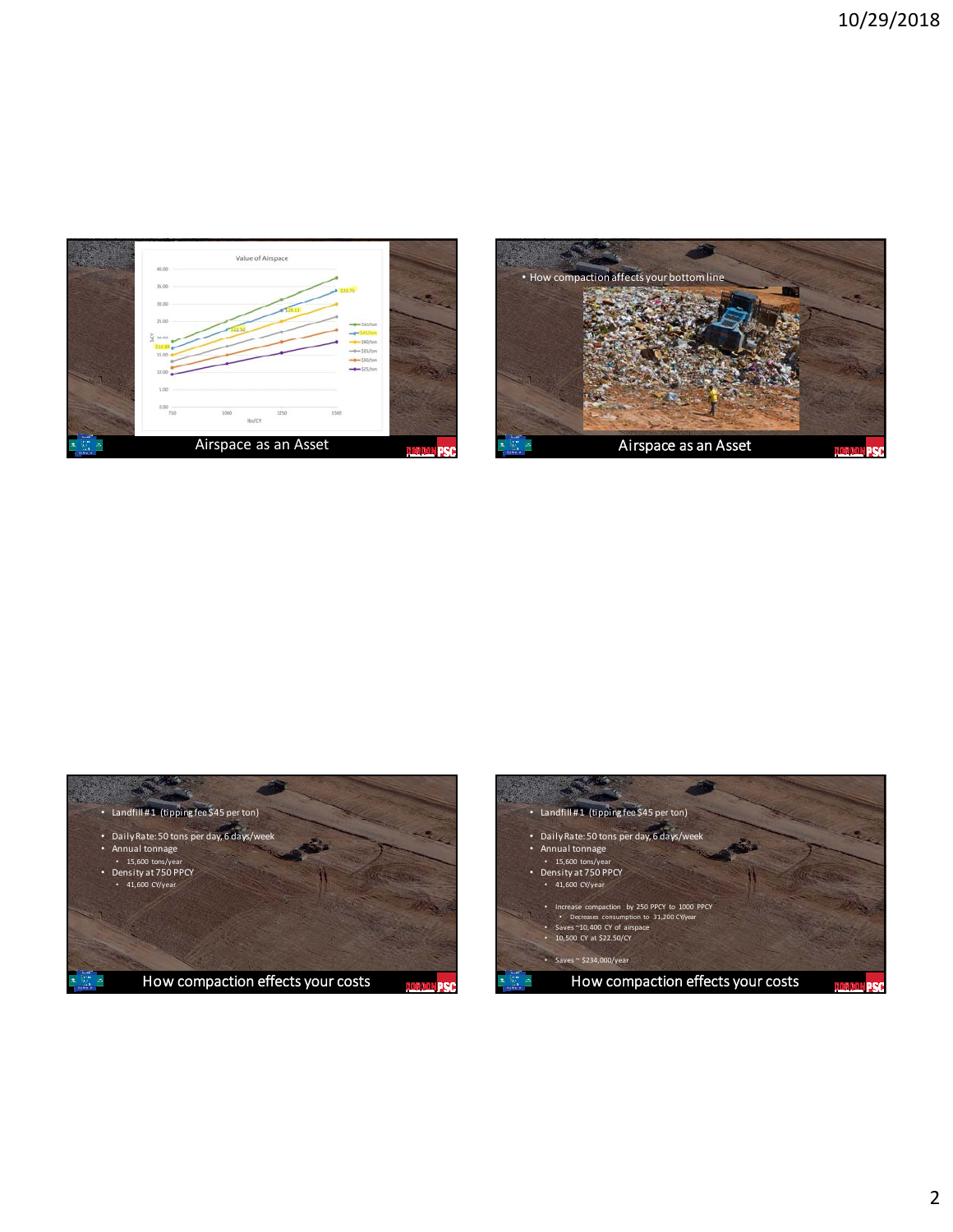



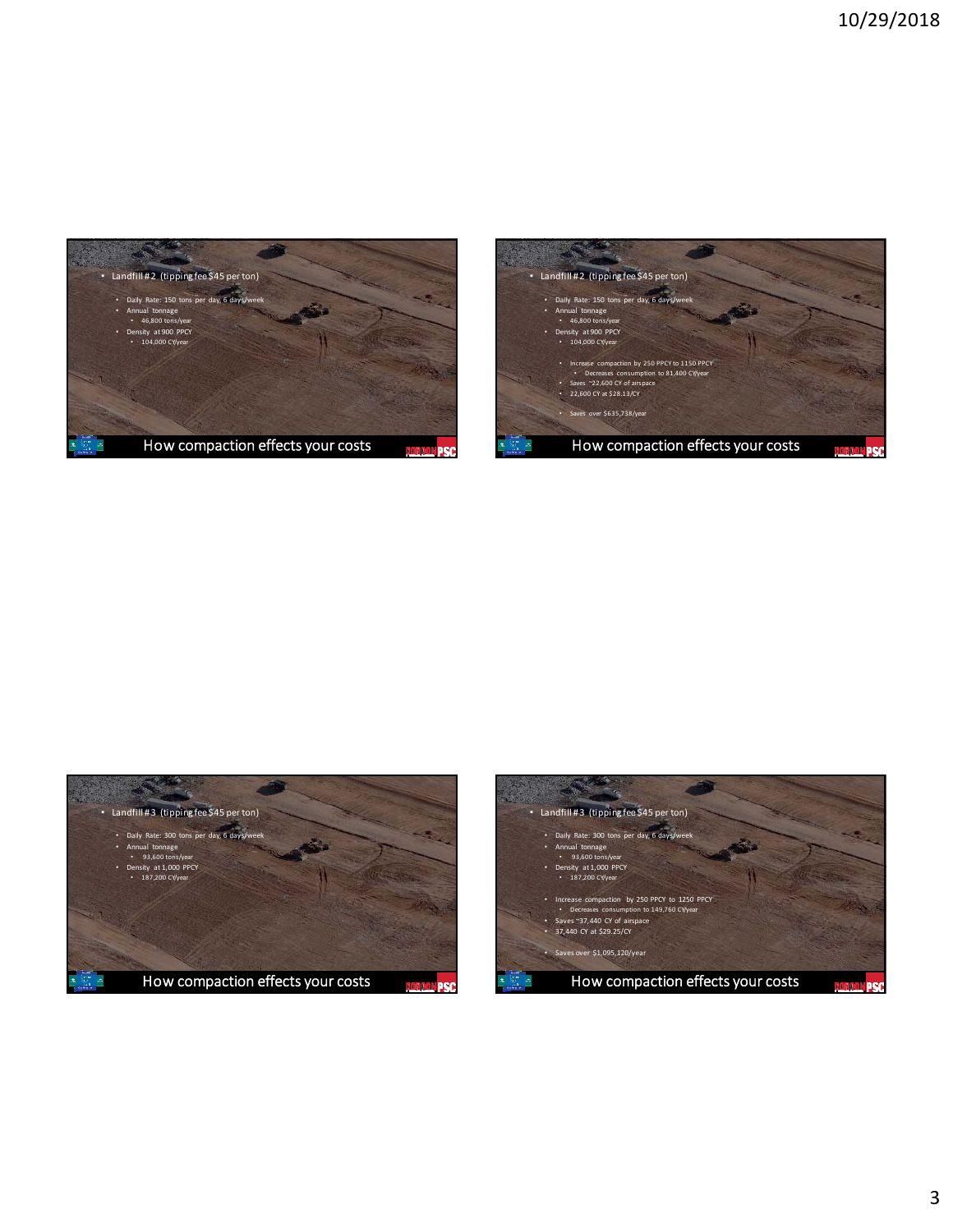





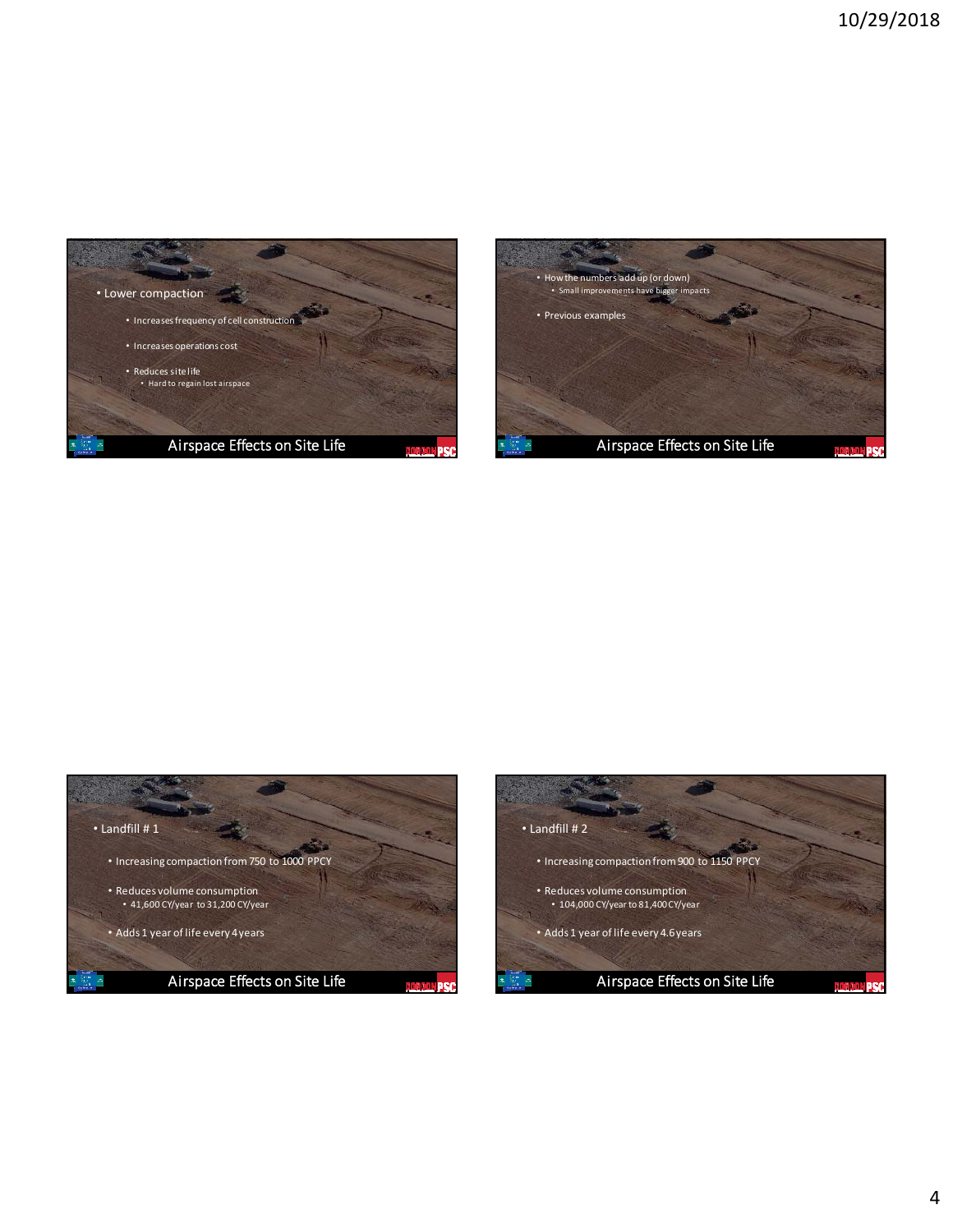



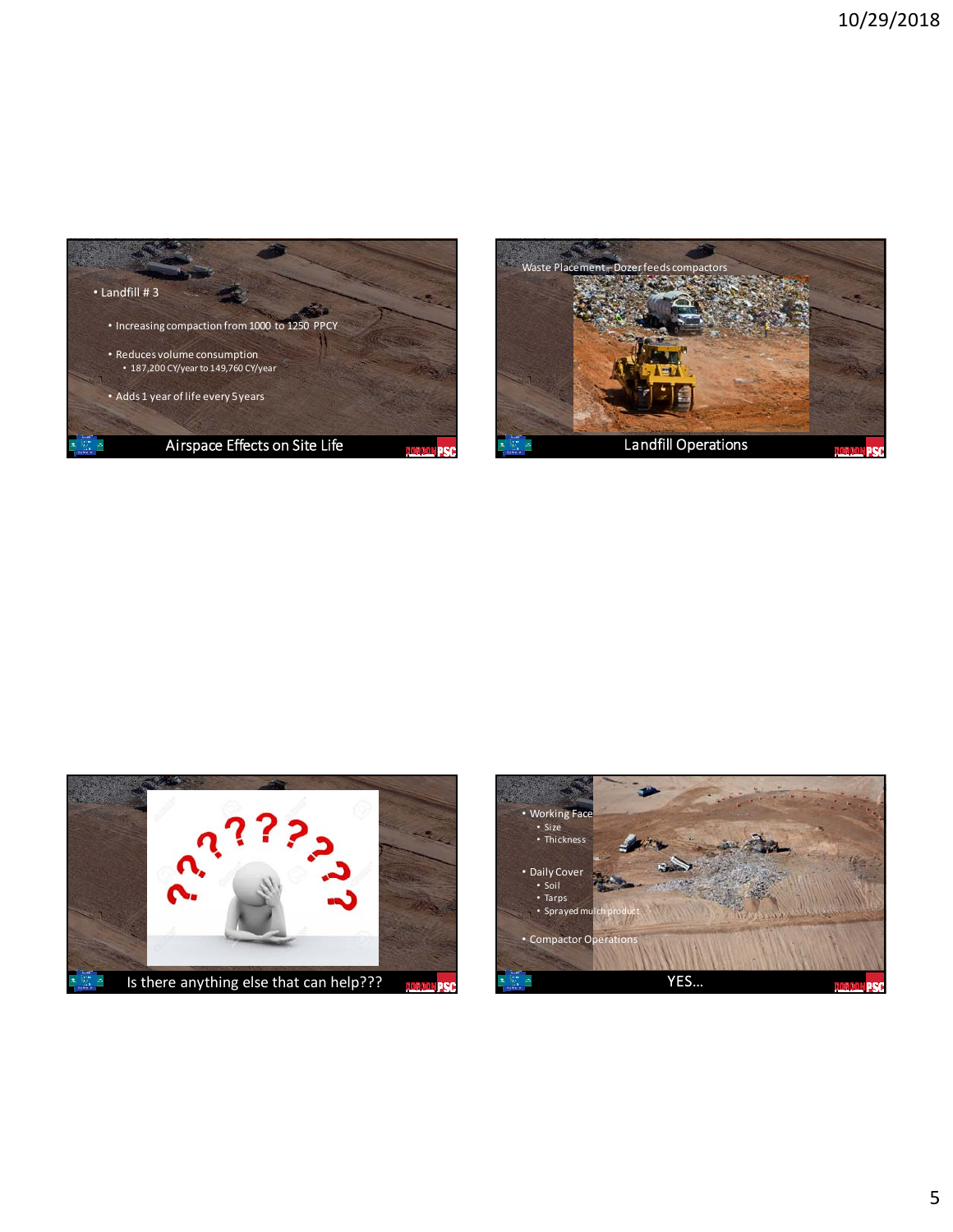





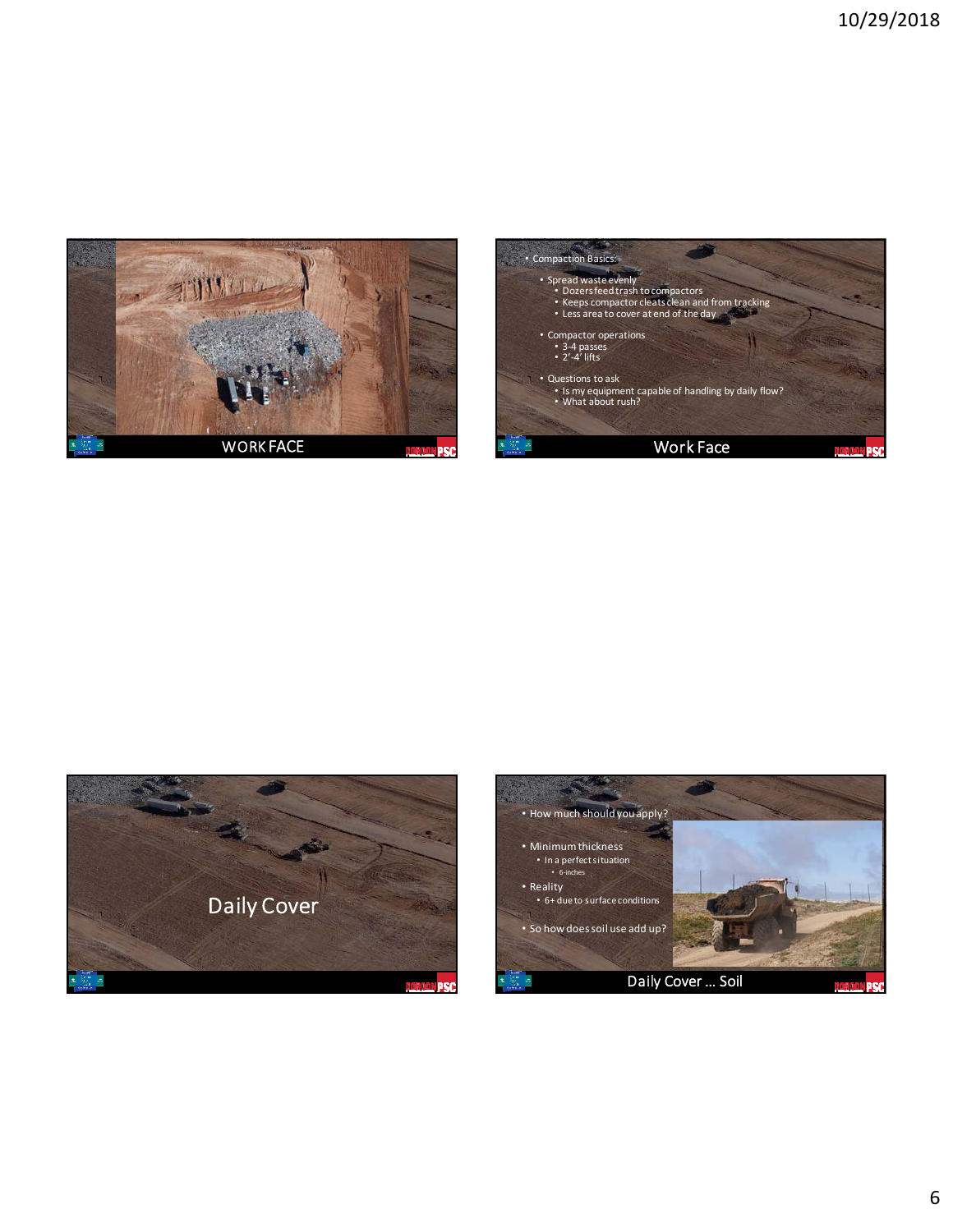







7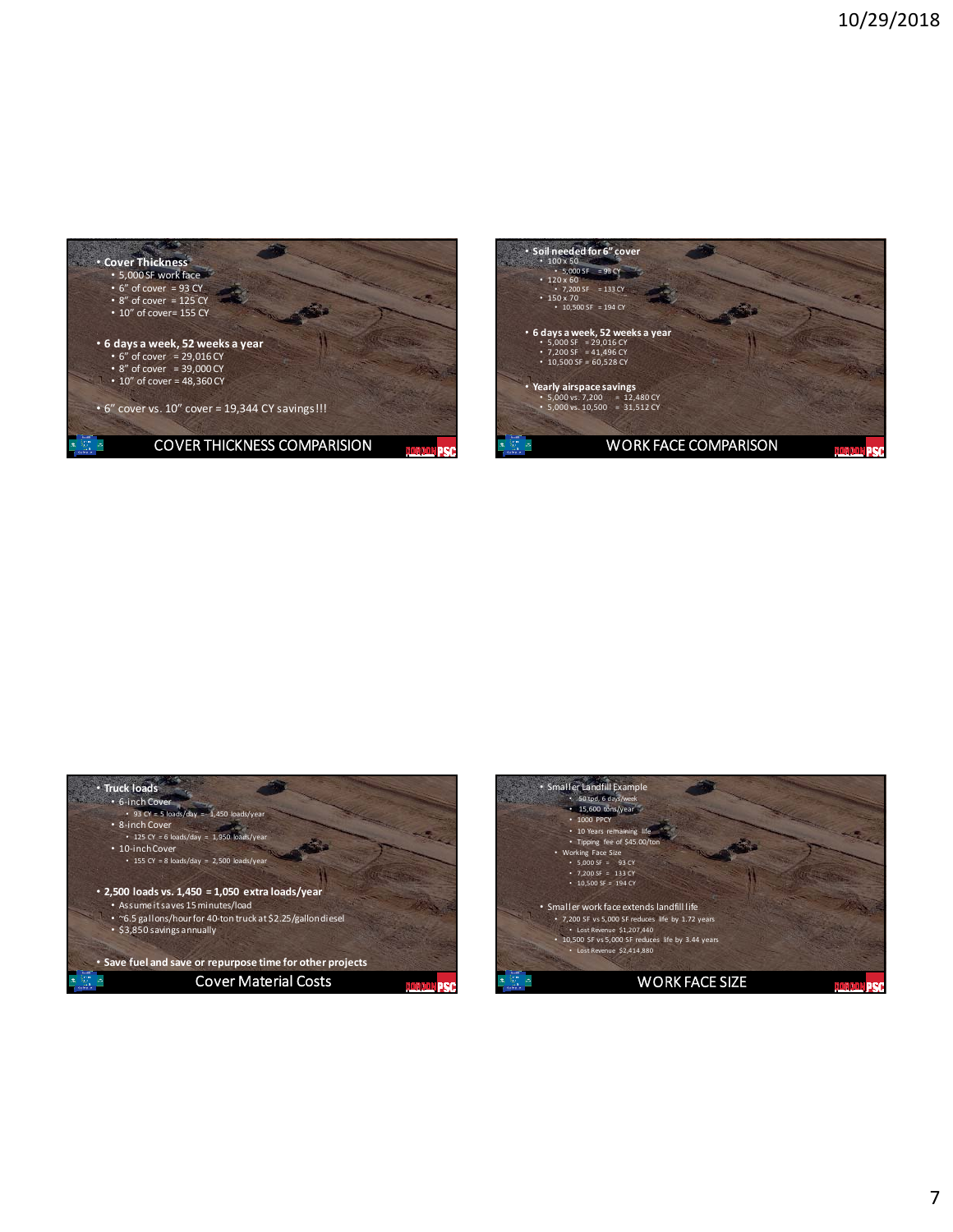







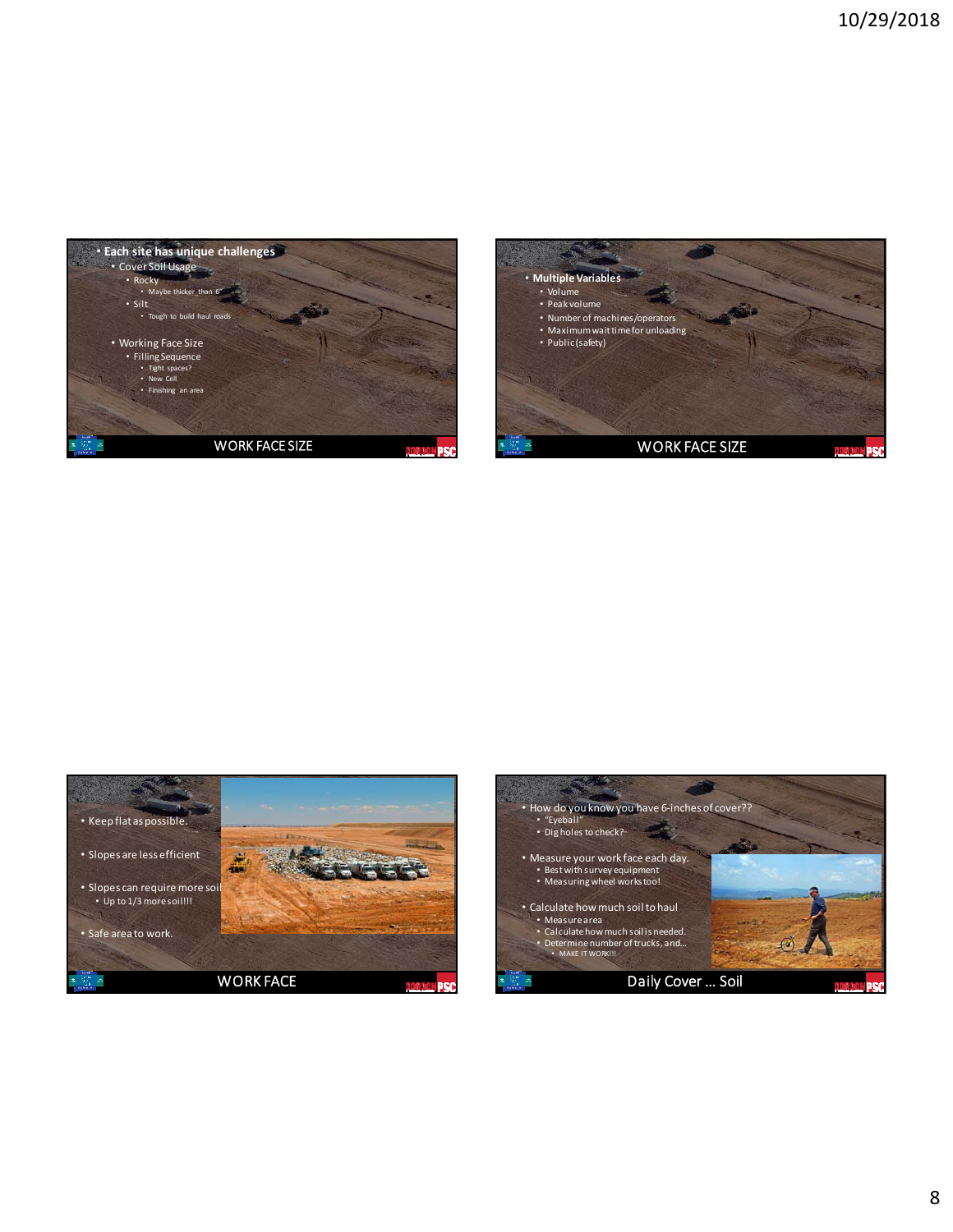





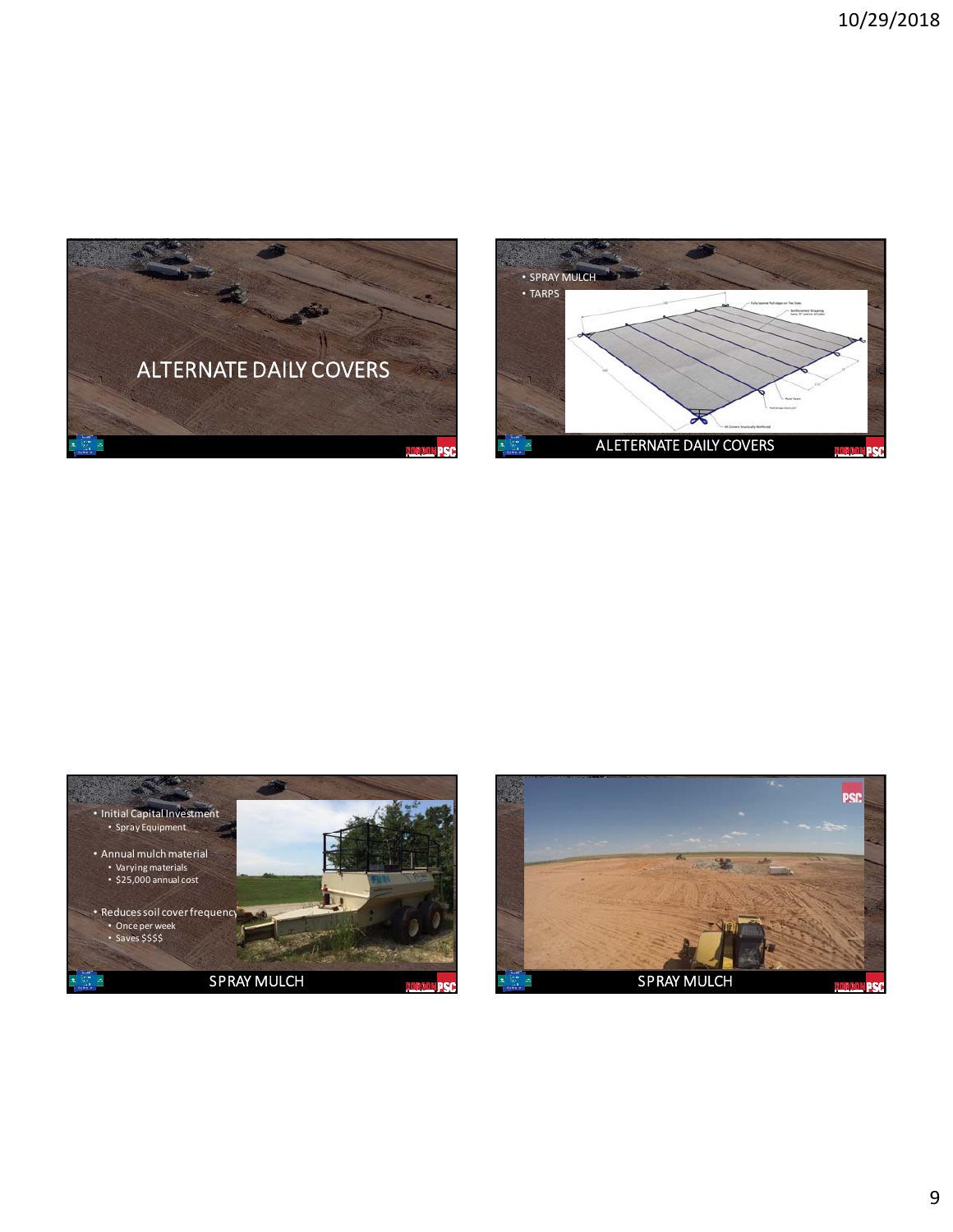



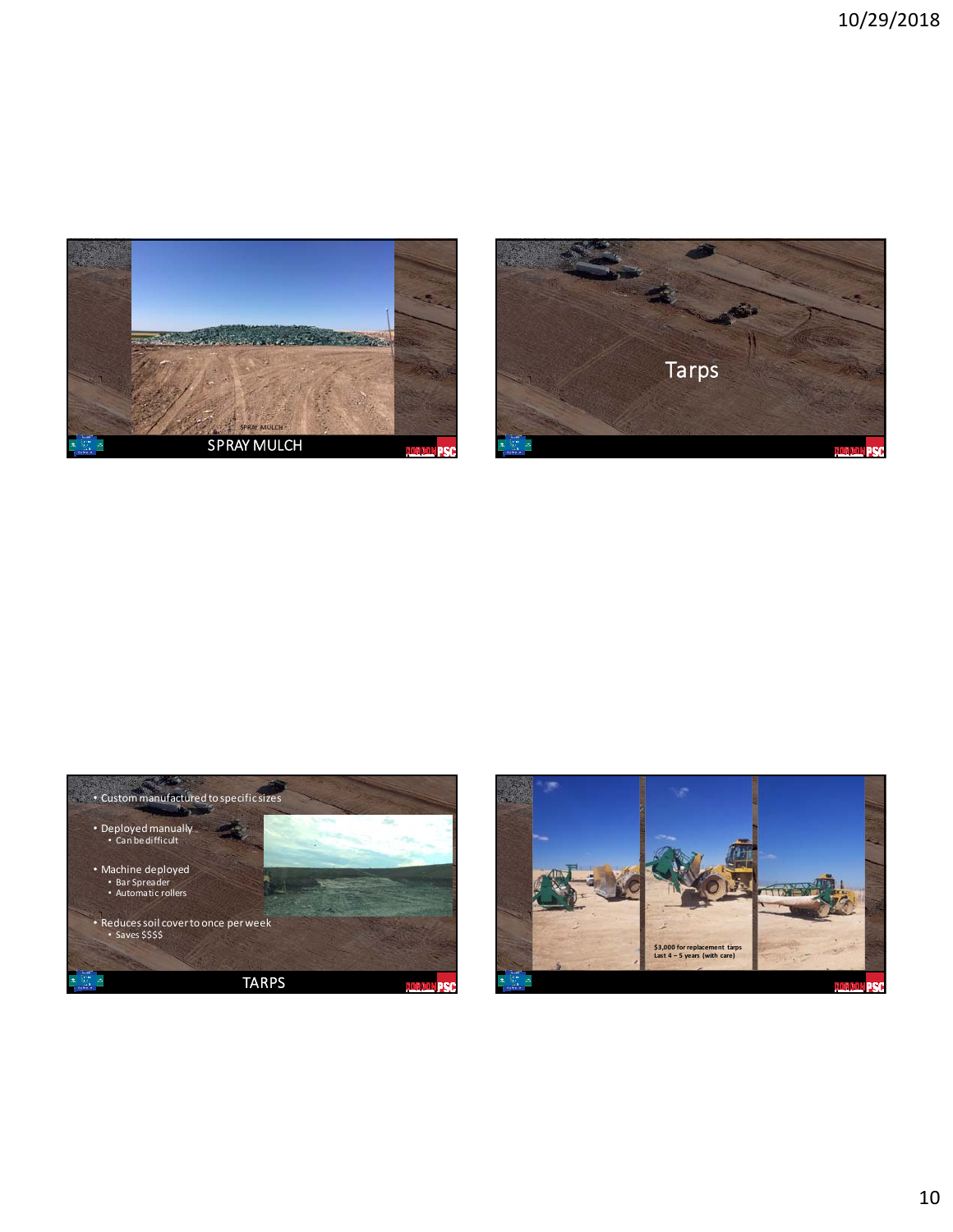





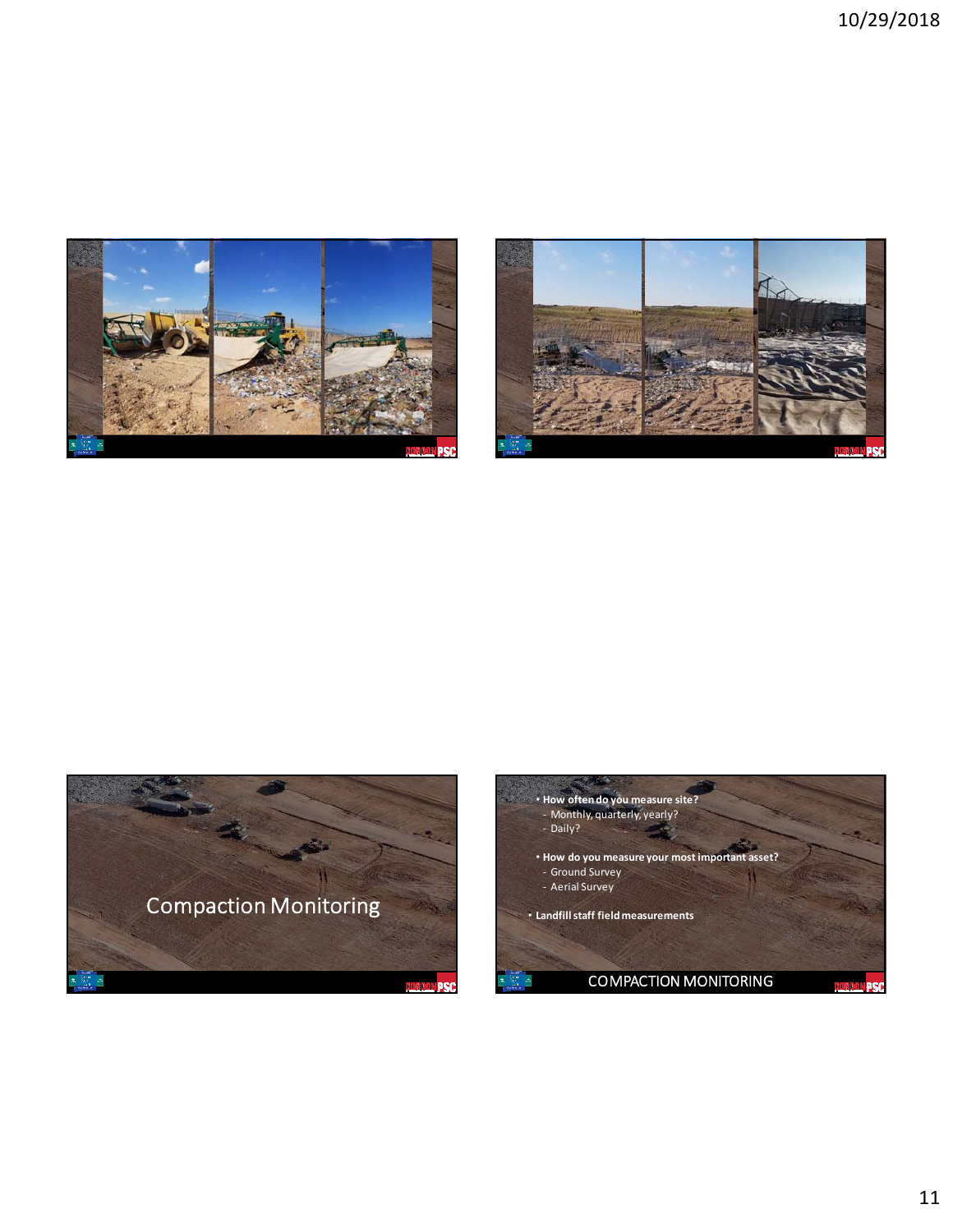





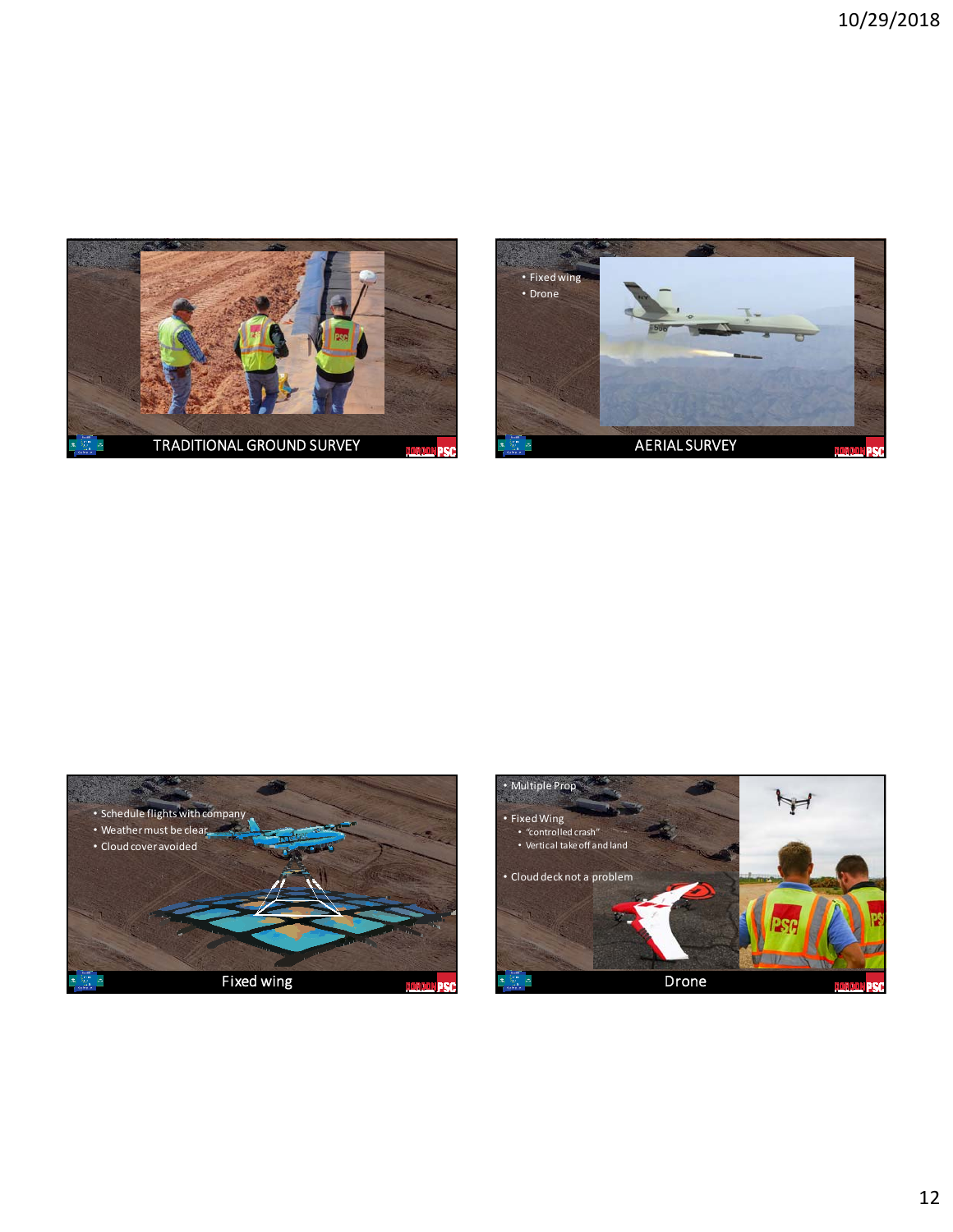





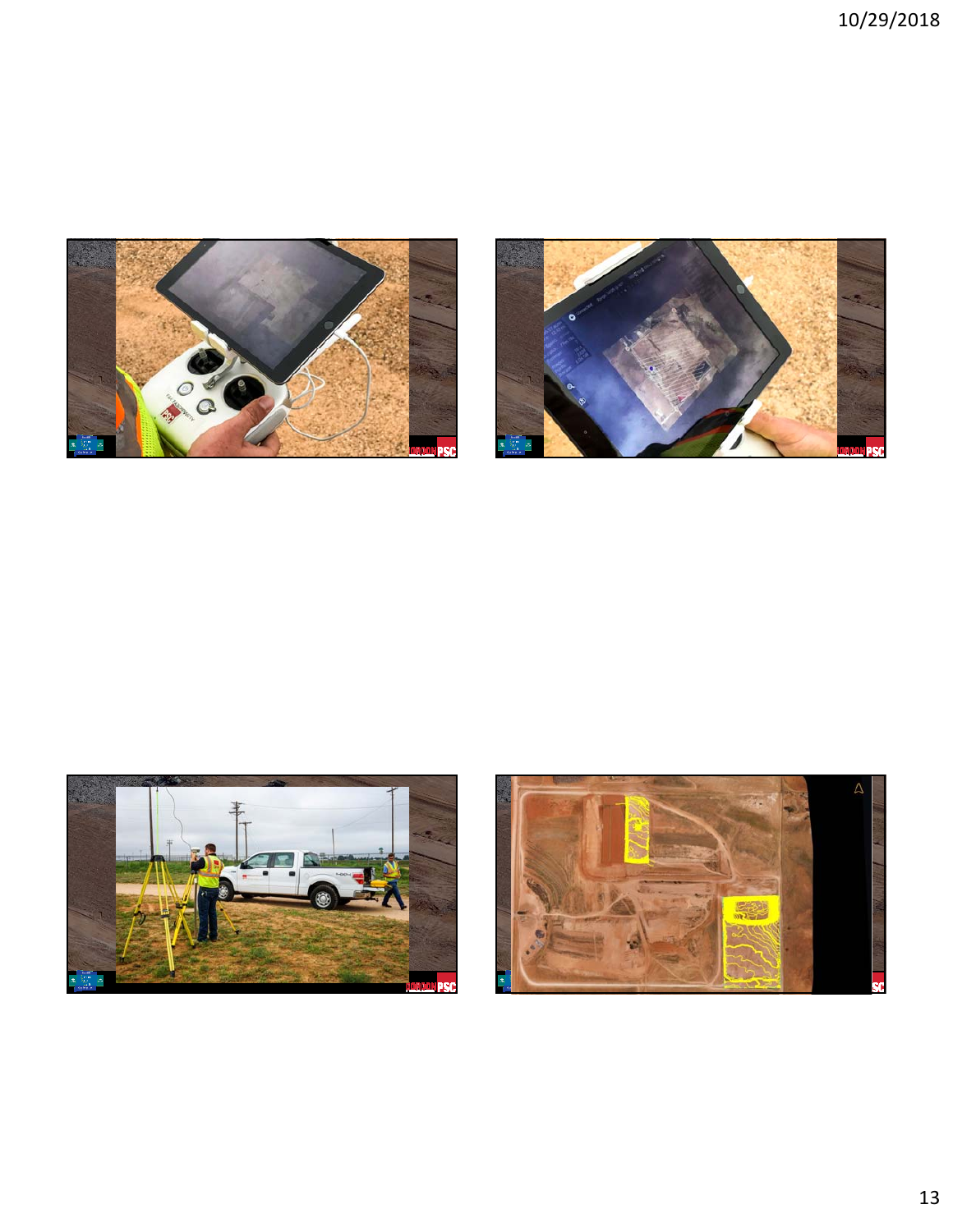





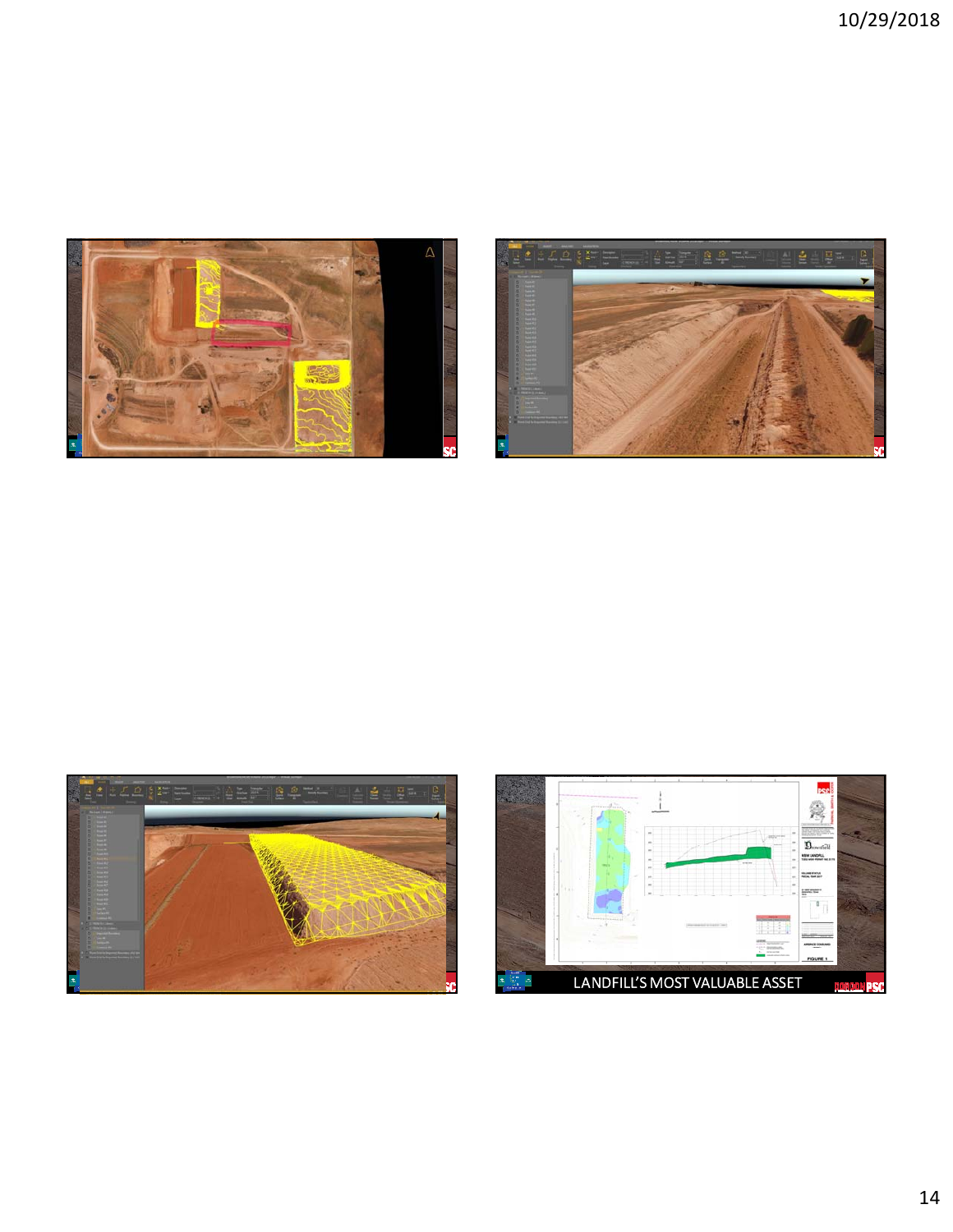



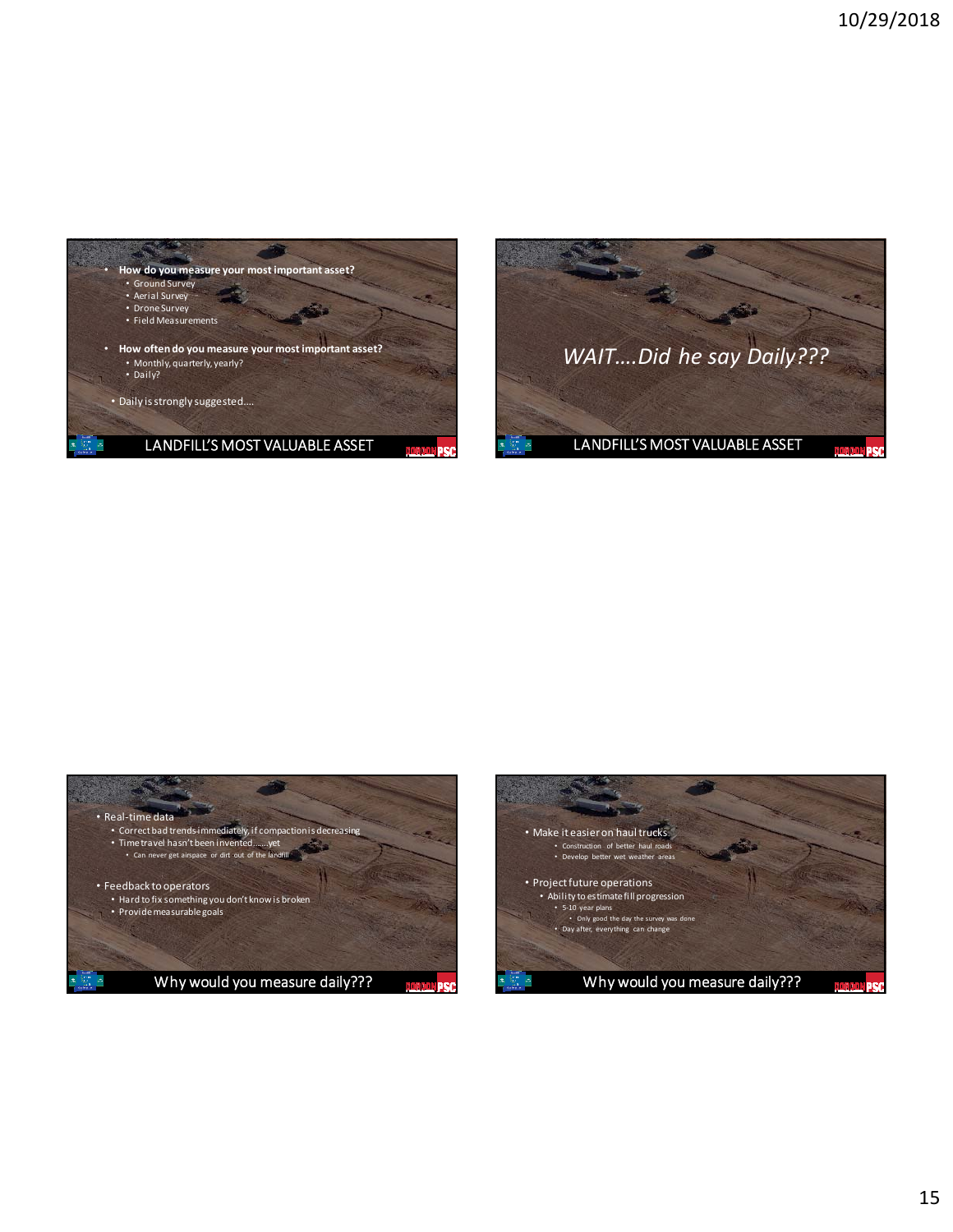